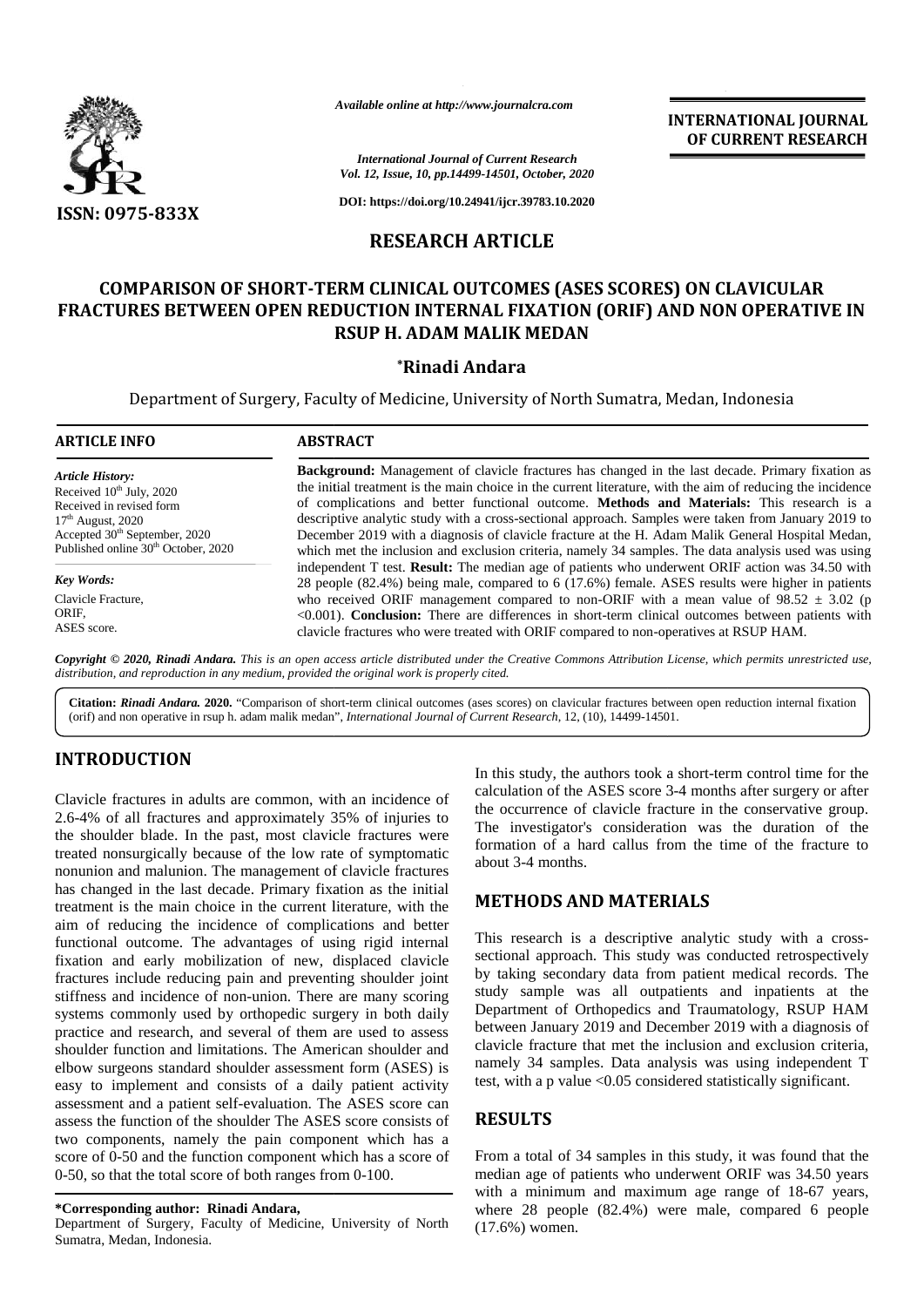#### **Table 1. Age Characteristics and Types of Action**

|          | Age Median (min-max) |
|----------|----------------------|
| ORIF     | 34.50 (18-67)        |
| Non-ORIF | 26.00 (18-78)        |

The type of management performed in this study was the ORIF of 18 patients (52.9%) versus 16 patients (47.1%) non operatively. Whereas for the location of the clavicle fracture, the midshaft and lateral locations were 28 patients (82.4%) and 6 patients (17.6%), respectively.

**Table 2. Percentage of Patients by Type of Management**

|                    |          | Frequency | Percentage |
|--------------------|----------|-----------|------------|
| Type of Management | ORIF     | 18        | 52.9%      |
|                    | Non-ORIF | 16        | 47.1%      |
|                    | Total    | 34        | 100.0%     |

Based on the type of treatment performed on patients with clavicle fractures, ASES results were higher in patients who received ORIF treatment with a mean value of  $98.52 \pm 3.02$ compared to those who received non-ORIF treatment with a mean of  $67.60 \pm 9.09$ . This difference in the treatment has a statistically significant result with a p value of 0.001.

**Table 3. ASES score based on type of treatment**

|          | <b>ASSESSMENT</b> | P value  |
|----------|-------------------|----------|
| ORIF     | $98.52 \pm 3.02$  | $0.001*$ |
| Non-ORIF | $67.60 \pm 9.09$  |          |

\* Statistical test using independent T test, p value <0.05 indicates statistically significant results.

### **DISCUSSION**

Clavicle fractures incidences is 5-10% of all fractures, especially in children. This case mostly occurs at the age of under 25 years, over 55 years in men, and over 75 years in women, so that two-thirds of these incidents occur in men. In the study conducted by Holsakar, it was found that the frequency of men was more than women, with a ratio of 68% for men and 32% for women. However, research conducted by Kihlström found that at the age of 65 years and over, women experienced more clavicle fractures than men. This is in line with this study where it was found that the incidence of men was more than female. From a total of 34 samples in this study, the mean age was  $32.85 \pm 15.02$  years, of which 28 people (82, Based on the sex of patients who experienced clavicle fractures, the results of the ASES score were higher in patients with male sex with a mean value of  $84.82 \pm 15.82$  compared to women with a mean of  $79.99 \pm 22.89$ . However, based on the analysis, the statistical test results were not significant (p> 0.05).

The treatment of clavicle fractures is conservative and operative). In this study, conservative management was performed for clavicle fractures in the form of an arm sling or a figure of eight bandage. The most commonly used operating methods today are open reduction and fixation of the internal plate; The fracture segment is fixed with nails, pins, or intramedular cables. In this study, it was found that ORIF measures were performed on 18 (52.9%) of a total of 34 patients. ASES scoring was performed to assess the evaluation of the outcome of the action. The ASES score consists of two components, namely the pain component which has a score of

0-50 and the function component which has a score of 0-50, so that the total score of both ranges from 0-100. In this study, the surgical method used for clavicle fracture is Open Reduction and Internal Fixation (ORIF). Zheng (2019) conducted a study to assess functional outcome for 6 months after ORIF and conservative measures with an ASES score, it was found that the mean ASES value regardless of ORIF or conservative action was 88.27. Zheng also stated that complete repair of movement of the shoulder joint can return to normal function about 12 weeks after surgery. In this study, it was found that there was a significant significance of the ASES results for patients who had ORIF action compared to those without ORIF, where each value was  $98.52 + 3.02$  with ORIF and 67.60. +9.09 with measures without ORIF, with a p value of 0.001 ( $p \le 0.05$ ). This is in line with the research of Tiefenboeck (2017) which found statistically significant results with the final result of the ASES score in patients who underwent ORIF was 98.81 which was also supported by research from Chechik with results of 85.3 + 14.

#### **Conclusion**

There are differences in short-term clinical outcomes between patients with clavicle fractures who were treated with ORIF compared with non-operatives at RSUP HAM, assessed by the higher ASES score results in patients who received ORIF management compared to those who received non-ORIF management.

### **REFERENCES**

- Ahmed AF. *et al*. 2018. Open Reduction and Internal Fixation versus Non-Surgical Treatment in Displaced Midshaft Clavicle Fracture: A Meta-Analysis. *Journal of Orthopedic Trauma Publish Ahead of Print.* Doi: 10.1097 / BOT.0000 000000001174
- Bajuri MY, Maidin S, Rauf A, *et al*. 2011. Functional outcomes of conservatively treated clavicle fractures. Clinics; 66 (4): 635-9.
- Bastos MF *et al*. 2010. Trabecular bone area and bone healing in spontaneously hypertensive rats. A histometric study, Braz Oral Res; 24 (2): 170-6.
- Bentley T P. (2019). Clavicle Fractures. NCBI: Statpearls access inhttps://www.ncbi.nlm.nih.gov/books/NBK507892/
- Blom A, Warwick D, Whitehouse MR, editors. 2018. Apley & Solomon's System of Orthopedics and Trauma (10th edition). New York: CRC Press.
- Booker S, Alfahad N, Scott M, Gooding B, Wallace WA. 2015. Use of scoring systems for assessing and reporting the outcome of results from shoulder surgery and arthroplasty. World J Orthop; 6 (2): 244-51.
- Buckwalter J. 2008. Orthopedic Basic Science Biology and Biomechanics of the Musculoskeletal System (2nd edition). American Academy of Orhopaedic Surgeon: 372-95.
- Canadian Orthopedic Trauma Society. 2007. Non operative treatment compared with plate fixation of displaced midshaft clavicular fractures. A multicenter, randomized clinical trial. J Bone Joint Surg Am; 89: 1-10.
- Calder JDF *et al*. 2002. Management of pediatric clavicle fractures is follow-up necessary? An audit of 346 cases. Ann R Coll Surg Engl, pp. 331-33.
- Canale ST, Beaty SH, editors. 2016. Campbell's Operative Orthopedics (13th edition). Tennessee: Elsevier.
- Chechik O, *et al*. 2018. Surgical approach for open reduction and internal fixation of clavicle fracture: a comparison of